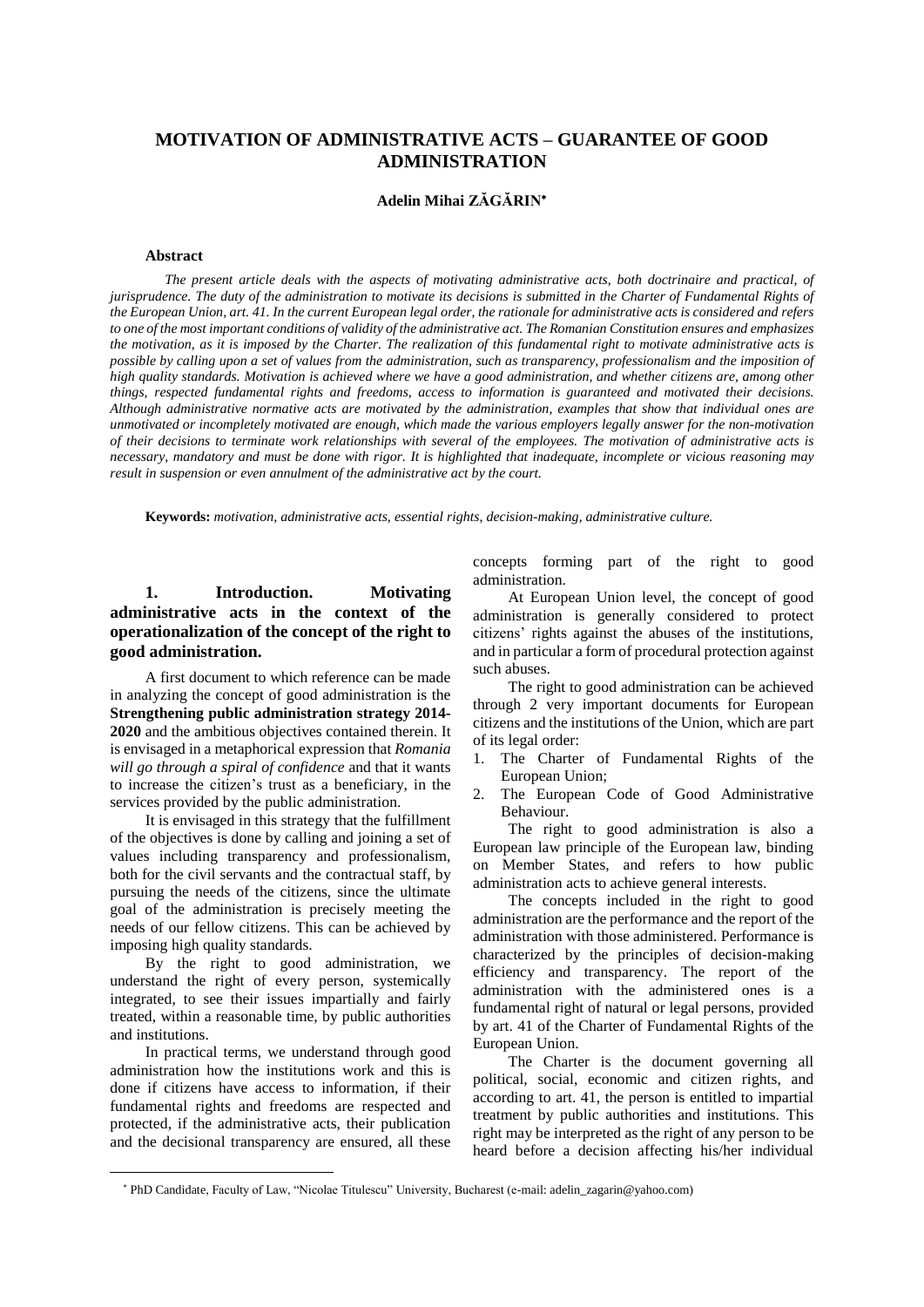rights and interests, the right of any person to his/her own file, with respect for the confidentiality of professional, commercial or other data. The last element of content of the right to good administration, with the same importance of the other, is the obligation of the public administration to motivate its decisions in the exercise of its obligations.

The last paragraph of art. 41 is the one referring to the right of any citizen to refer the European Ombudsman in the situation when he/she considers that the Romanian administration does not respect this principle of the right to good administration. The referral is done in accordance with the principle of subsidiarity, which involves solving the problems of those who are aware of the authorities/institutions closest to the citizen: the lawyer of the people or even the institutions of the public authorities under the law of administrative contentious, if it is considered to have been violated a legitimate right or interest.

Regarding the evolution of the right to good administration (efficiency, transparency, motivation), in 2000 the adoption of the Charter of Fundamental Rights of the European Union introduced the right to good administration and the right to refer the European Ombudsman to attack the decisions of a public institution.

Following the adoption of the Charter and the inclusion of the fundamental right to good administration in a European Parliament resolution, the European Code of Good Administrative Behavior, revised in 2013, was adopted in order to explain in detail the content of the right to good administration, setting multiple obligations for those working in the public administration sector. Also, the content of the code explains the attitude it has to adopt in relation to the citizens, the employees of the institutions.

The code contains several principles and rules of effectiveness that need to be respected, and in the introductory part there is a call for an administrative culture of work.

The preamble to the TFEU refers to the Charter of Fundamental Rights of the European Union and the values it has introduced.

We also have the Universal Declaration of Human Rights and the Constitution of Romania that appeal to the right to good administration. This right is fundamental because the document that enshrines it belongs to the category of documents with the same legal force as the treaties.

If we are in the presence of a fundamental right, we must also benefit from guarantees of achievement that will lead and pursue its realization.

In Romania, we have normative acts regulating decision-making transparency, and although administrative acts of an individual and judicial nature are motivated, we find many situations in which the employees have gained a case in law on the ground that the employer has failed to mention which were the

 $\overline{a}$ 

reasons behind the termination of the employment contract or the decision to dismiss.

Good administration includes, based on art. 41 of the Charter of Fundamental Rights of the European Union, the following rights:

- the right of any person to be heard before taking any individual measure that could prejudice him in the field of legitimate rights and interests;

- the right of any person to have access to his/her own file, with due regard for the legitimate interests of the administration relating to confidentiality and professional or commercial secrecy;

- the obligation imposed on the administration to motivate its decisions.

Everyone shall be entitled to compensation by the Union for damage caused by its institutions or agencies in the performance of their duties in accordance with the general principles common to the laws of the member states.

Decisional transparency is closely related to the right to good administration, referred to in art. 298 TFEU and art. 42 of the Charter.

# **2. Content. The administrative act. Characteristics.**

The administrative act is the "*main legal form of the activity of public administration bodies, which consists in a unilateral and express manifestation of the will to generate, modify or extinguish rights and obligations, in the realization of the public power, under the main control of the legality of the judiciary courts*" 1 .

The constant defining elements of the administrative act and the definition of the concept refer to "*the main legal form of activity of the public administration, which consists in a manifestation of express, unilateral will and subjected to a regime of public power, as well as the control of the lawfulness of the courts, which emanates from administrative authorities or from private persons authorized by them, through which are born, altered or extinguished correlative rights and obligations*."<sup>2</sup>

According to the criterion of the extent of the effects of the administrative act, we have two major categories of administrative acts:

- 1. Administrative normative acts, which are those acts which contain rules of principle applicable to an indeterminate number of people and which produce *ergaomnes* legal effects. Ex: ministerial orders, instructions issued by the authorities of the specialized public administration, etc.
- 2. Individual administrative acts representing the category of acts that produces legal effects with respect to a precisely determined subject of law. Ex: appointment/dismissal decisions.

<sup>1</sup> Antonie Iorgovan, Tratat de drept administrativ, Volume II, Ed. 4, Ed. All Beck, București, 2005, p 25.

<sup>&</sup>lt;sup>2</sup> Verginia Verdinaș, Drept administrativ, Edition X, revised and updated, Ed. Universul Juridic, București, 2017.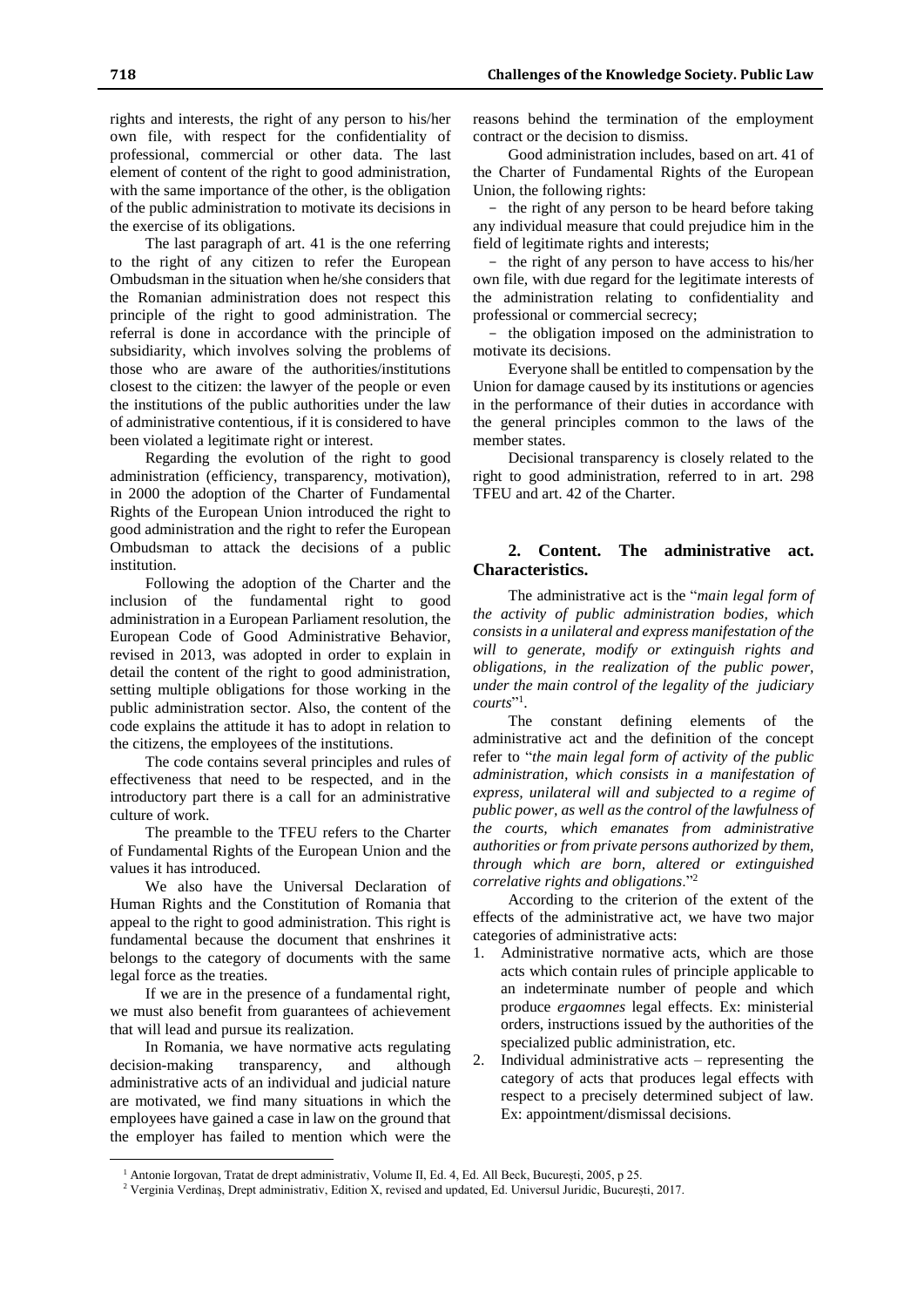One of the distinctions between the two categories is that the individual administrative acts can never violate the provisions of the normative administrative acts.

The individual administrative acts are also classified as:

- Acts establishing defined rights and obligations for the subjects to which they are addressed, named generic authorizations;

- Acts conferring a personal status, namely rights and obligations for a determined right subject: diplomas, certificates, permits;

- Acts that apply different forms of administrative constraint: contravention minutes, sanctioning decisions;

- Administrative acts of a judicial nature.

1. Acts of an internal character, which are customary to apply within a public authority or institution and produce effects on the staff of that institution. They are also opposed to other subjects of law such as citizens, natural or legal persons who request the services of an authority or institution, when they fall under the provisions of its internal rules. In turn, these administrative acts can be: normative (internal organization and functioning regulation) or individual (appointment decisions).

The legality of administrative acts is analyzed according to certain general conditions:

- a) Respecting the supremacy of the Constitution;
- b) Respecting the principle of legality in the adoption of the administrative act;
- c) The administrative act is issued or adopted by the competent body within the limits of its competence;
- d) The form of the administrative act and the issuing procedure shall be those provided by the law.

The form of the administrative act usually includes the written form, except for the warning that can also be expressed orally. This is the case with individual administrative acts.

Regulatory administrative acts always take the written form. Writing language, according to art. 13 of the Constitution, is Romanian. Another external condition related to the form of the act is motivation.

Normative acts, subject to the rule of advertising, are motivated by a substantiation note, a statement of reasons, a report, placed in the form of a preamble before the actual act. The role of this preamble is to focus on the legal and factual elements that legitimize the intervention of the respective legal act.

A particular situation appears at the administrative-judicial acts, which are always motivated.

The authorities resort to the motivation of the administrative acts, as this justifies the reasons for the legality of an administrative act, which is particularly relevant in challenging the legality of an act, and is

 $\overline{a}$ 

presented as a guarantee of respect for the law and protection of citizens rights.

The realization of the motivation of all administrative acts has as consequence the reconciliation of administrative practice in Romania with the existence in other states. Prestigious French authors support the thesis that "*all administrative acts must be motivated, that is to say, the reasons of fact and law underlying their issue/adoption must be justified. The motivation of administrative acts refers to the existence of an obligation for the administration to make these reasons known in the decision*" 3 .

Complying with the mandatory nature of motivating administrative acts diminishes the risk that the administration will make arbitrary, abusive, and certainly decisions by reference to the beneficiaries' legitimate interests and rights, it will improve the work of the administration.

In this respect, we have in support of the statements *Law 24/2000 regarding the legal technical norms for elaborating normative acts*, including texts regarding motivation of projects of this category of acts (including the administrative ones), in the provisions of art. 30-34.

Over time, it has been considered that the authorities are not obliged to motivate their administrative act unless the law expressly compels them, but the need to act on the grounds is recognized more and more as a guarantee of the legality of the administrative acts.

A reasoned decision sets out the reasons of fact and law for which its authority considered it to be justified, as a condition of the external legality of the act which is the subject of an appreciation in concreto, by its nature and the context of its adoption.

In the case of the administrative normative acts, according to the provisions of art. 31 of Law 24/2000, the motivation must refer to the requirements that justify the adoption of the act, the basic applicable principles and the purpose of the proposed regulation, the social, economic, political, cultural effects, the implications for the regulation in force, as well as the phases in the issuance or adoption of that act.

In the case of individual acts, the reasoning refers mainly to the factual and legal causes which required the adoption of the act in question. The motivation thus arises as a consequence of the exigency that every administrative act, whether normative or individual, has a cause, a reason that can be in fact or rightful. The factual fact consists in the necessary conditions for the public authority to issue the act, and the legal grounds are the legal norms on which the authority is based in the issuing of the administrative act.

From this point of view, the use of the motivation of the administrative act is revealed in several aspects:

- by motivation there is an explanation of the act and thus the conflicts between the administration and the beneficiaries of the services they provide;

<sup>3</sup> Verginia Verdinaș, Drept administrativ, Edition X, revised and updated, Ed. Universul Juridic, București, 2017, p. 341.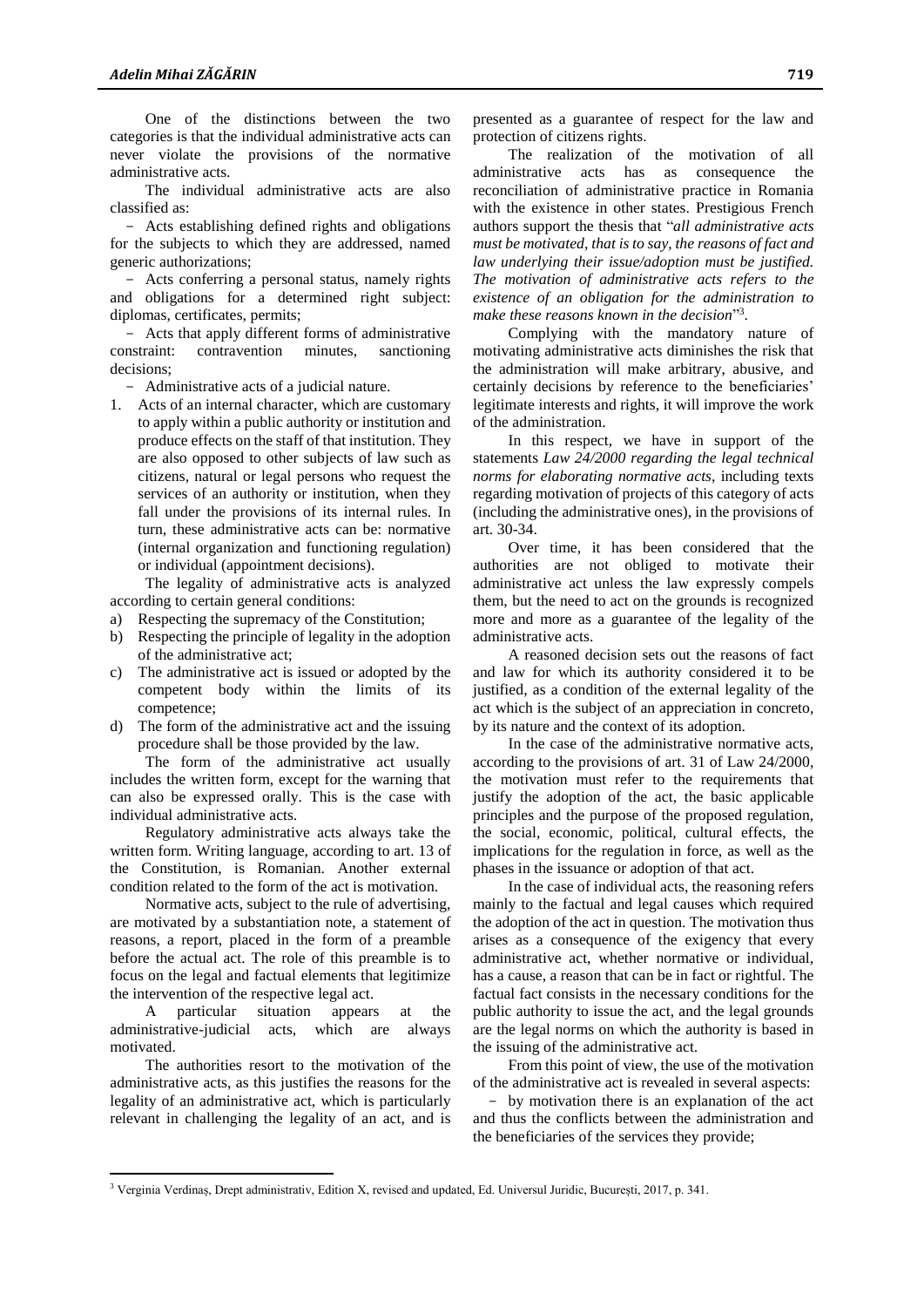- obliges the administration to act in its actions according to the legal norms;

- allows for more rigorous control by all right holders to exercise control, whether by hierarchically superior control, by the court, public opinion or other holder.

A weak practice that draws attention is that, in motivating the issuance of administrative acts, an act in its entirety is invoked and not the provisions of the normative act that are applicable in the issuance or adoption of an administrative act.

### **The principle of the motivation of administrative acts in European administrative law.**

The principle of motivating administrative acts also includes motivating those implementing the "basic acts of the European Union". In accordance with art. 296 TFEU legal acts shall state the reasons on which they are based and shall refer to the proposals, initiatives, recommendations, requests or opinions provided for in the treaties.

The obligation to motivate the EU acts is to indicate clearly and unequivocally the reasoning of the EU authority as the author of the contested act in such a way as to enable the parties concerned to know the justification of the measure adopted in order to defend their rights, and the EU court to exercise its review of legality.

The motivation must be adapted to the nature of the act in question and is appreciated by the circumstances of the case in the content of the act, the nature of the grounds relied on and the interest of the addressees or other persons directly and individually concerned by that act, to be given explanations. It is obligatory for the motivation to specify all the relevant factual and legal elements. To the extent that the issue of the statement of reasons for an act complies with the conditions imposed by Article 296, not only the wording, but also its context, and all the legal rules governing that matter, are appraised.

The obligation on the administration to motivate its decisions derives from the Charter of Fundamental Rights of the European Union, Article 41. This obligation is provided for in the Treaty of Rome<sup>4</sup> by art. 190. The provision was developed by the European Code of Good Administrative Behaviour, art. 18, which states that all decisions of the European institutions which may prejudice rights or private interests must indicate the reasons on which they are based, specifying the relevant facts and the legal basis for the decision.

In this way, officials are urged to avoid making decisions that are based on short or imprecise legal considerations and do not contain individual observations.

 $\overline{a}$ 

If, due to the large number of people on similar decisions, it is impossible to carry out the communication in detail on the grounds of the decision or when the answers are given as standard, the official is obliged to ensure an individual answer to each request.

Motivation is of particular importance in cases where an interested party's request is rejected. In this situation, the motivation must clearly indicate why the arguments submitted by the requested party could not be accepted.

Where there is insufficient reasoning for a regulation, we are in a situation where there is a deficiency in the annulment of the act in question, in breach of an important procedural requirement which may be invoked by way of review of the lawfulness of that regulation before the Court of Justice. The Court will object, on its own initiative, to any lack of motivation.

By sufficient justification of the act issued by an EU institution, the parties are allowed to defend their rights, the European Court of Justice to exercise its control function and the member states and interested citizens to know the conditions under which the institution has applied the Treaty.

In the Romanian legal landscape, there are numerous references to the motivation of decisions and administrative acts through:

- The public procurement law, regarding the reasons for the decisions in the tender selection procedures, the reasons for designating the winner, the reasons for which the contracting authority decided to cancel the award procedure, the reasons for the rejection, etc.

- The tax procedure code of 20 July 2015, complies with the Law no. 207 of 20 July 2015, makes numerous references to the motivation of the authorities' decisions in the reception of administrative acts: extension of the deadlines based on motivated grounds, reasoned deferment of the exercise of certain attributions, motivation of the decisions to engage the liability, motivation of the fiscal administrative act and inclusion in its content of the elements stipulated in the Fiscal Procedure Code, the factual and legal reasons for the results of the tax audit, the motivation of the decision to adopt/remove the precautionary measures, etc.

- The expropriation law no. 33/1994. Motivating the decision of the commission to analyze the complaints that were formulated regarding the expropriation proposal, this being a *sine qua no*n condition of the legality guaranteeing both the transparency of the decisional act and the possibility of its censorship by the court, based on art. 20 of Law 33/1994. In this way, the obligation to state reasons can no longer be regarded merely as a formal condition and must be regarded as a condition of legality which concerns the substance of the administrative act, the

<sup>4</sup> The Treaty of Rome refers to the Treaty establishing the European Economic Community (EEC) and was signed by France, West Germany, the Netherlands, Italy, Belgium and Luxembourg on 25 March 1957.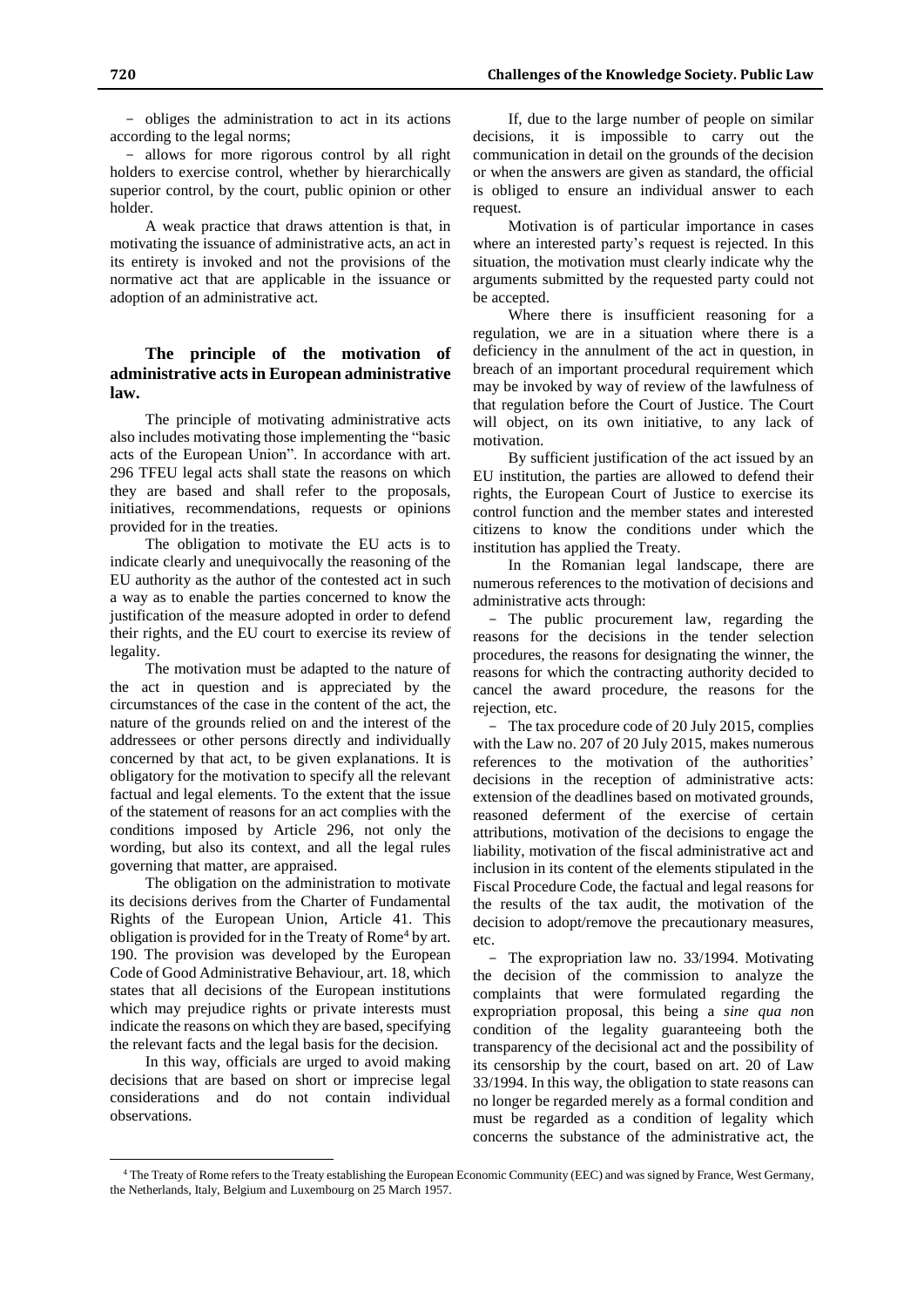fulfillment of which depends on the very validity of that act.

### **Motivation for the administrative act**

The Romanian doctrine of administrative law enshrines and supports, by a majority, the recognition of the principle of the motivation of administrative acts as a principle of administrative law, as well as its recognition by jurisprudential law<sup>5</sup>.

States with a democratic tradition, such as France, have enshrined this principle of administrative law in the legislative branch, with the 1979 legislation requiring the motivation of all decisions unfavorable to the addressee as a general rule for: building permits, sanctions, decay, prescriptions, etc.<sup>6</sup>.

Additionally, it is necessary to motivate the decisions which introduce derogations from the rules established by laws and higher normative acts. Exceptions to the motivation may intervene in the case of decisionsthat might disclose statutory administrative secrets, medical secrets, decisions taken in extreme or urgent situations, and in the case of implicit refusal by the authorities, but in this case, at the request of the person concerned, the administration is required to motivate its decision within one month.

In the German law, the rationale for the obligation to enforce administrative acts is imposed by a provision of a general nature in the *Code of administrative procedure*. *7* If the contested act is fully reasoned or concerns all matters of fact, the period for bringing an action for annulment is one month after notification of the contested act or from the reply to the administrative appeal, and if the contested act or the reply to the administrative appeal fails contains the required entries, the term is 1 year. Thus, for the incomplete motivation of estimates, the administration is sanctioned by dilating the terms of appeal.

**Motivation of individual administrative acts issued on request**

In the case of administrative acts issued on request, based on the resolution of a petition, based on some provisions of the Government Ordinance no. 27/2002, the following clarifications are required:

- the motivation established by art. 13 concerns only the legal grounds, which allow the verification of the legality of the issued administrative act;

- the full motivation of the administrative act requires the submission of the factual reasons (in particular in the exercise of the discretionary power), the legal remedies available and the indication of the competent court, the deadline for introducing the finding;

Numerous Romanian authors have supported and supported the need, through de lege ferenda proposals,

 $\overline{a}$ 

to regulate the mandatory motivation of administrative acts, in particular through an administrative code, in the following respects: legal grounds, factual reasons, indication of available means of action, the competent court, the deadline for contestation.

The motivation for the refusal to communicate information of public interest to the petitioner is provided by Law no. 544/2001 by art. 22 and circumscribed in Government Ordinance no. 27/2002, being obligatory to include all the elements of the existence of full motivation.

The obligation to state reasons is also found in the case of *judicial administrative acts*, examples of which are: the decisions of the State Office for Inventions and Trademarks, the decisions of the Commission for resolving the expropriations (*Law 33/1994 on expropriation for public utility reasons*).

#### **Motivation of normative administrative acts**

The obligation to motivate the regulatory administrative acts is imposed by Law no. 24/2000 regarding the normative technical norms for the elaboration of normative acts

The law stipulates the obligation to draw up *a substantiation note* for the ordinances and government ordinances, which will accompany the normative act in the process of its adoption, after which it will be published with it in the Official Journal of Romania and published on the website of the issuing institution .

In the case of the other administrative acts issued by the central authorities, the draft normative act shall be accompanied by an *approval report*, without any provision regarding the publication of the latter with the normative act.

In accordance with Section 4 of Law 24/2000, the motivation will refer to the following aspects:

- the requirements that suppose regulatory intervention with particular reference to the shortcomings of the regulation in force;

- the existence of legislative inconsistencies or lack of regulation;

- the purpose of the legislative proposal, the basic principles with highlighting the novelties;

- what are the effects, studies, research, evaluations, etc.

- The draft normative acts will, in their motivation, have expressly mentioned in terms of compatibility with European Union law and possible future measures or circumstances regarding the necessary harmonization.

The acts adopted by the local public administration authorities in the preamble must contain a *motivation in law*, in other words, the legal norm of the local public administration Law 215/2001, which is the basis in whose power it was adopted.

**Lack of motivation and legal sanction of lack of motivation for the legal act.**

 $<sup>5</sup>$  Mircea Anghene, , Motivation of administrative acts - a factor for the strengthening of legality and the approach of citizens administration,</sup> in "Studies and legal research", no. 3/1972, pag. 504

<sup>&</sup>lt;sup>6</sup> Jean Rivero, Jean Waline, Droit administratif, 18th edition, Dalloz, Paris, 2000, pag. 106

<sup>7</sup> Hartmut Maurer, Droit administratif allemand, traduit par M.Fromont, Librairie générale de droit et de jurisprudence, Paris, 1994, pag. 246.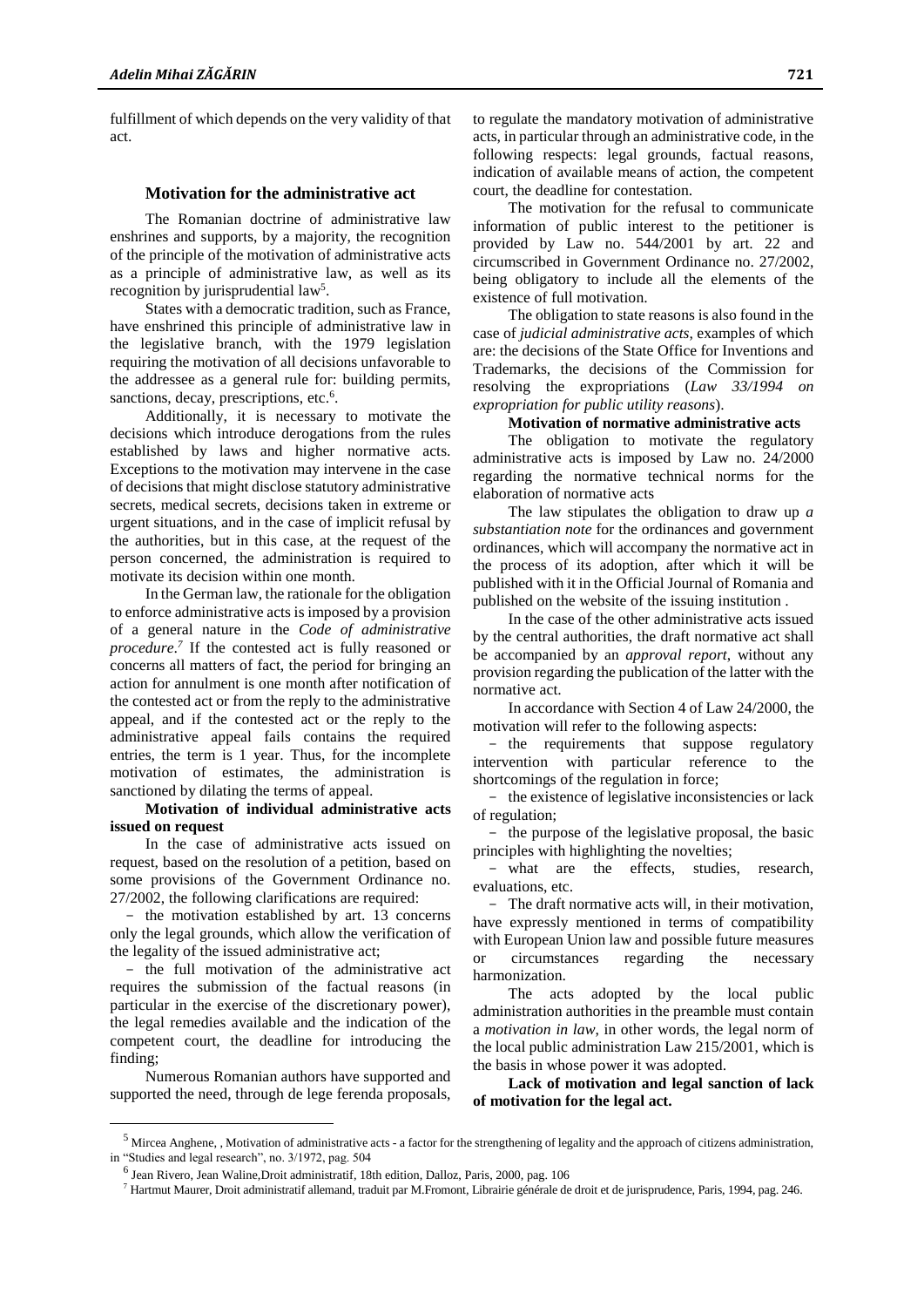In law no. 24/2000 on the normative technical norms for the drafting of normative acts does not provide legal sanctions for the situation in which the motivation is not published simultaneously with the normative act.

The constant Romanian doctrinal solution, applicable to the situation of lack of motivation, lies in considering the act as null in terms of content, if the reasons are illegal interfering absolute nullity, and if motivation is missing, the relative nullity occurs.

The legality control exercised by the administrative litigation court extends to the pleas in law and, if the reasons are required by law, these are legality issues.

The reasons invoked, when the law does not require the reasoning of the respective administrative act, represent elements of appreciation of the opportunity of the administrative decision which are not subject to the control of the administrative court.

- **Examples from the European Jurisprudence.** 1. In **Ireland and Others v./Commission**, the annulled the Commission's decision to exempt the excise duty on mineral oils used as fuel for the production of alumina in certain regions of Ireland, France and Italy, invoking of its own motion a failure to state reasons the reference to the nonclassification of this measure in the "existing aid" established by Regulation 658/1999. According to this regulation, art. 1 letter  $(b)$  point  $(V)$  is deemed to be the aid for which it can be demonstrated that at the time of implementation it was not an aid and that it subsequently became aid due to the evolution of the common market without having been modified by the member state. The Court finds that, in accordance with the community provisions governing the right to excise duty, the exemptions at issue had been authorized and prolonged by several Council decisions adopted on a proposal from the Commission. In those circumstances, the Court considers that, when the Commission excluded the assessment of the aid at issue as existing under the provisions of the Regulation, it wrongly merely stated that that provision was not applicable in the present case*<sup>8</sup>* .
- 2. In another case, the **Salvat pere et fils and Others v./Commission** clarified the case-law of the Court on the requirement to state reasons for the Commission's decisions on the measures considered by the Commission to be State aid under Art. 87 CE (current 107TFUE). In that judgment, the Court stated that an examination of

the conditions for the application of Article 87 CE cannot be regarded as contrary to the obligation to state reasons as long as the measures in question were part of the same action plan*<sup>9</sup>* .

3. On another occasion, in the judgment of the **Department du Loiret v./Commission**, the Court found an insufficient statement of reasons for a Commission decision declaring state aid incompatible with the common market to be unlawfully paid to an undertaking in the form of a transfer to a preferential price of a landscaped plot. The Court stated that that decision did not contain the necessary information on the method of calculating the amount of aid to be recovered, in particular with regard to compound interest, in order to update the initial amount of the subsidy.*<sup>10</sup>* **National jurisprudence.**

*Decision no. 2973 dated 10 September 2012, passed on appeal by the Bucharest Court of Appeal - Section VIII Administrative and fiscal litigation having as object the annulment of the decision to dismiss from the public office).*

*"The Bucharest Court of Appeal ruled that the reasons for an administrative decision cannot be limited to considerations relating to the competence of the issuer or its legal basis, but must also contain factual elements enabling the addressees to know, on the one hand, and to assess the grounds for the decision and, on the other hand, to make possible the exercise of legality control. In this sense, the failure to motivate the decision to release from public office is a cause of its nullity, since the obligation to state the reasons for the administrative act is a requirement of legality, accepted both internally and at community level, as a guarantee against arbitrariness."*<sup>11</sup>

#### **Conclusions**

Analyzing what has been said shows that the motivation of administrative acts is necessary, mandatory, and must be rigorously carried out. In order to be aware of the importance of the motivation operation for its beneficiaries, we have provided examples of European and national jurisprudence. It is highlighted that inadequate, incomplete or vicious reasoning may result in suspension or even annulment of the administrative act by the court. Civil servants are urged by the legal rules in force to avoid making decisions based on legal or imprecise motives and not containing individual observations.

### **References**

 $\overline{a}$ 

 Adrian M. Truichici, Luiza Neagu, Jurisprudență, Anularea actului administrativ - practică judiciară, Ed. Hamangiu, 2016

<sup>8</sup> http://curia.europa.eu/juris/liste.jsf?num=C-272/12&language=RO

<sup>9</sup> http://eur-lex.europa.eu/legal-content/RO/ALL/?uri=CELEX:62005TJ0136

<sup>10</sup> http://eur-lex.europa.eu/legal-content/RO/ALL/?uri=CELEX:62000TJ0369(01)

<sup>11</sup> http://portal.just.ro/2/Lists/Jurisprudenta/DispForm.aspx?ID=1565